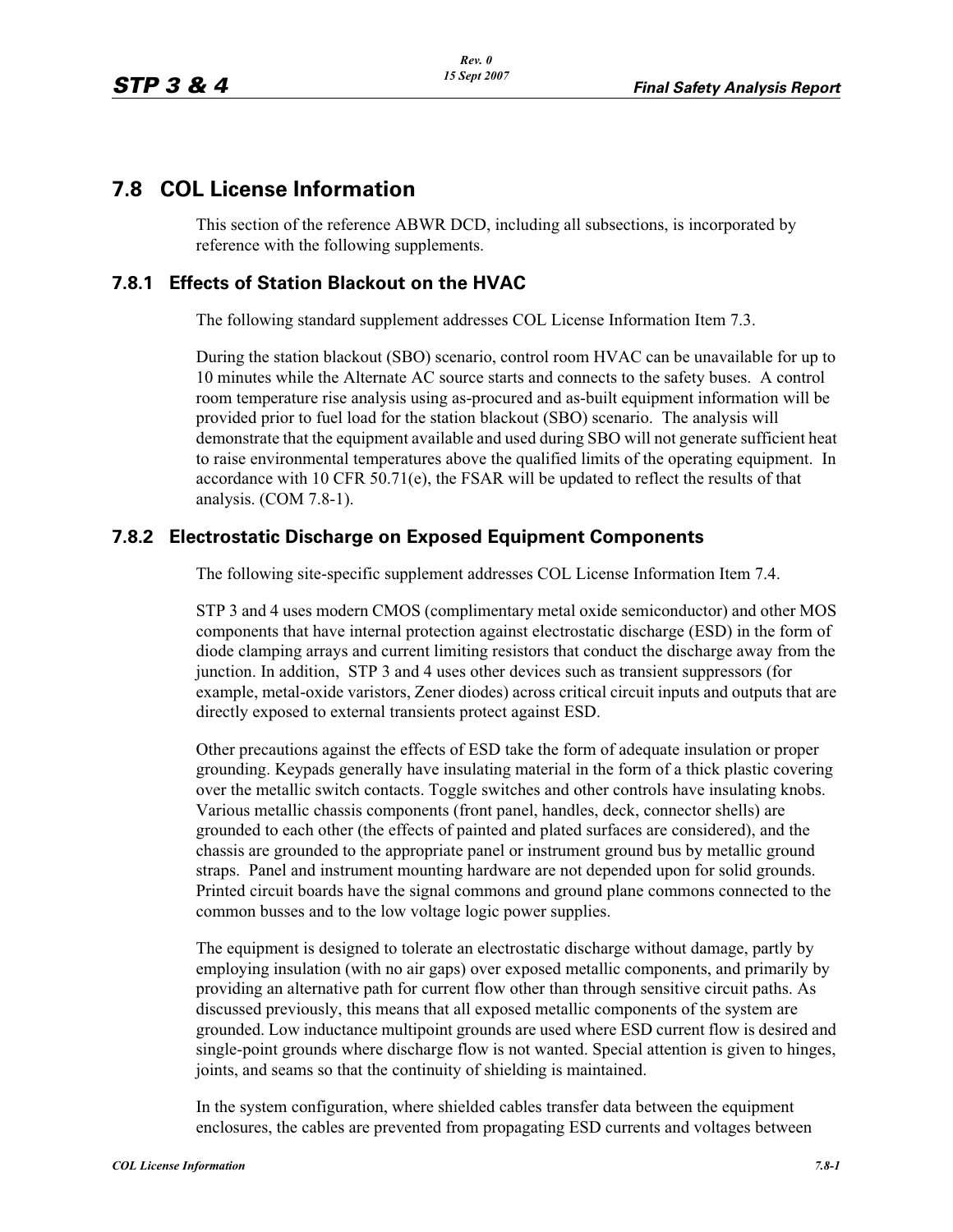system units. For ABWR safety systems, the problem has been reduced by using fiber optic cables as the transmission medium for most critical signals. While the cables may contain metallic supporting members or protective shields, these are not electrically connected to any equipment or circuit. For certain functions where hardwired cable is required, solid grounding of cable shields to the equipment chassis and bypass capacitors at all inputs and outputs are used to divert ESD currents to ground.

These hardware solutions are supplemented with firmware ESD solutions to protect against potential upsets such as system lockup if ESD noise causes memory or data flow errors. The lack of susceptibility of ABWR control equipment to electrostatic discharges shall be verified using the test procedures included in IEC Publication 801-2, Electromagnetic Compatibility for Industrial-Process Measurement and Control Equipment. Part 2: Electrostatic Discharge Requirements. The test procedures of paragraph 8 of this document shall be performed up to and including Severity Level 4, as defined in the document. The following acceptance criteria will be used:

- *(1)* No change in trip output status shall be observed during the test.
- *(2)* Equipment shall perform its intended functions after the test.

This result will be verified via ITAAC Table 3.4-1 Item 12.

The safety system control equipment for ABWR has inherent protection against transient ESD effects in that data is continually refreshed throughout the system, including trip, display and indicator status. Further protection is provided by the asynchronous, four-division, 2-out-of-4 channel configuration. Temporarily corrupted data in one division cannot cause an inadvertent trip or permanently disable a required trip. When bad data or equipment damage is detected, the affected division can be bypassed until repaired. In the reactor trip and isolation system (RTIS) channels, where the final trip outputs are also in a 2-out-of-4 configuration, both the sensor input and trip output sides of each equipment division can be bypassed, thus preventing failure from any cause in one channel from inhibiting or inadvertently causing a trip.

## **7.8.3 Localized High Heat Spots in Semiconductor Materials for Computing Devices**

The following standard supplement addresses COL License Information Item 7.5 and incorporates design-related information originally provided in Chapter 20 of the DCD.

Equipment purchase specifications for the Safety System Logic and Control (SSLC) systems will include the following provisions:

- - Supplier shall follow component vendor recommendations for the design and use of heat sinking and ventilation of local areas where power semiconductors of solid-state load drivers are used.
- - Supplier shall design solid-state load drivers such that high power devices will be physically separated from low power circuitry in accordance with component vendor recommendations.